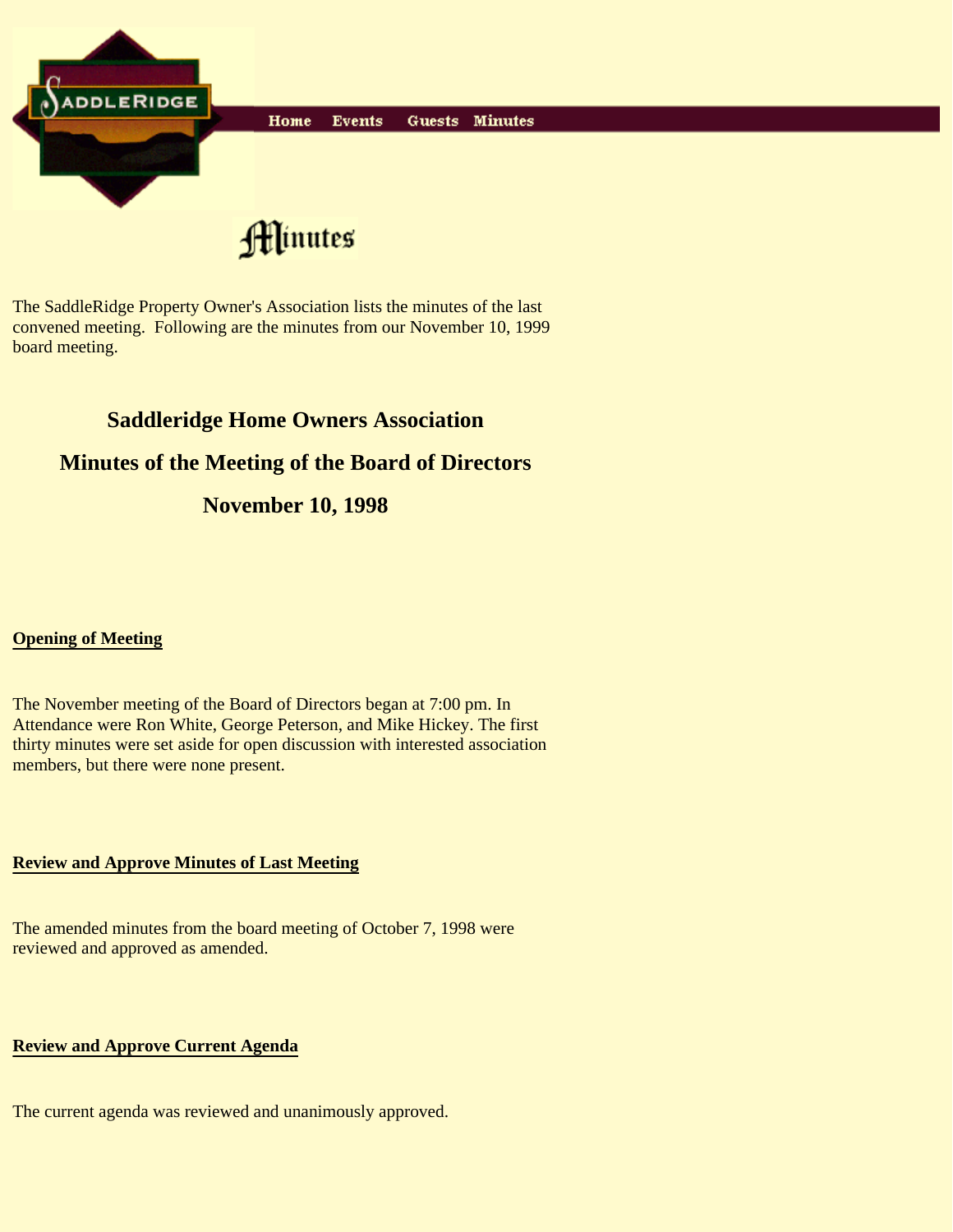#### **OLD BUSINESS**

- 1. Neighborhood Watch Program The Board had been requested by an Association member to look into the Neighborhood Watch Program. Ron White presented a neighborhood watch brochure provided by the Hays County Sheriff's Department. The board agreed that at the present time, there are not enough residents in Saddleridge to properly implement such a program. It was motioned, and unanimously agreed, that the Hays County Sheriff's Department would be invited to make a presentation to association members at the Spring association picnic.
- 2. Fire Protection No new information available issue tabled for future discussion.
- Clubhouse Rules The board discussed, and unanimously agreed, to the 3. necessity of having clubhouse rules established and posted at the clubhouse. The following rules were proposed and discussed:
	- . 9:00pm noise curfew.
	- B. \$50.00 deposit for cleaning and return of key.
	- C. Availability to be scheduled on a "first-come" basis.
	- D. The clubhouse is to be available only to adult association members, who are solely responsible for the condition of the premises and the activities of their guests.

It was motioned, and unanimously agreed, to table this issue for further discussion.

- 1. Review status of legal issues tabled for further review.
- 2. Wildlife Management Program tabled for further review in connection the formulation of a mission statement for the board.
- 3. Bank signature cards Norwest Bank Mike Hickey will check with Norwest about changing signatures on the association account.
- 4. Review assigned responsibilities:
	- Streets Saddleridge roads are still in one-year warranty period . from Developer to Hays County. All road problems are to be reported to Developer.
	- B. Clubhouse The clubhouse was used once during the previous month, and was left in good condition.
	- C. Grounds No new business.
	- D. Architectural Committee Charlie Patterson has resigned from this committee. It was motioned, and unanimously approved, that George Peterson fill the empty committee position.
	- E. Homepage Mindspring was unanimously selected as the internet service provider, and the board unanimously approved payment of the ISP fee on an annual basis. Ron White agreed to complete the arrangement with Mindspring.

#### **NEW BUSINESS**

1. Review association declarations and covenants – tabled for discussion at December meeting.